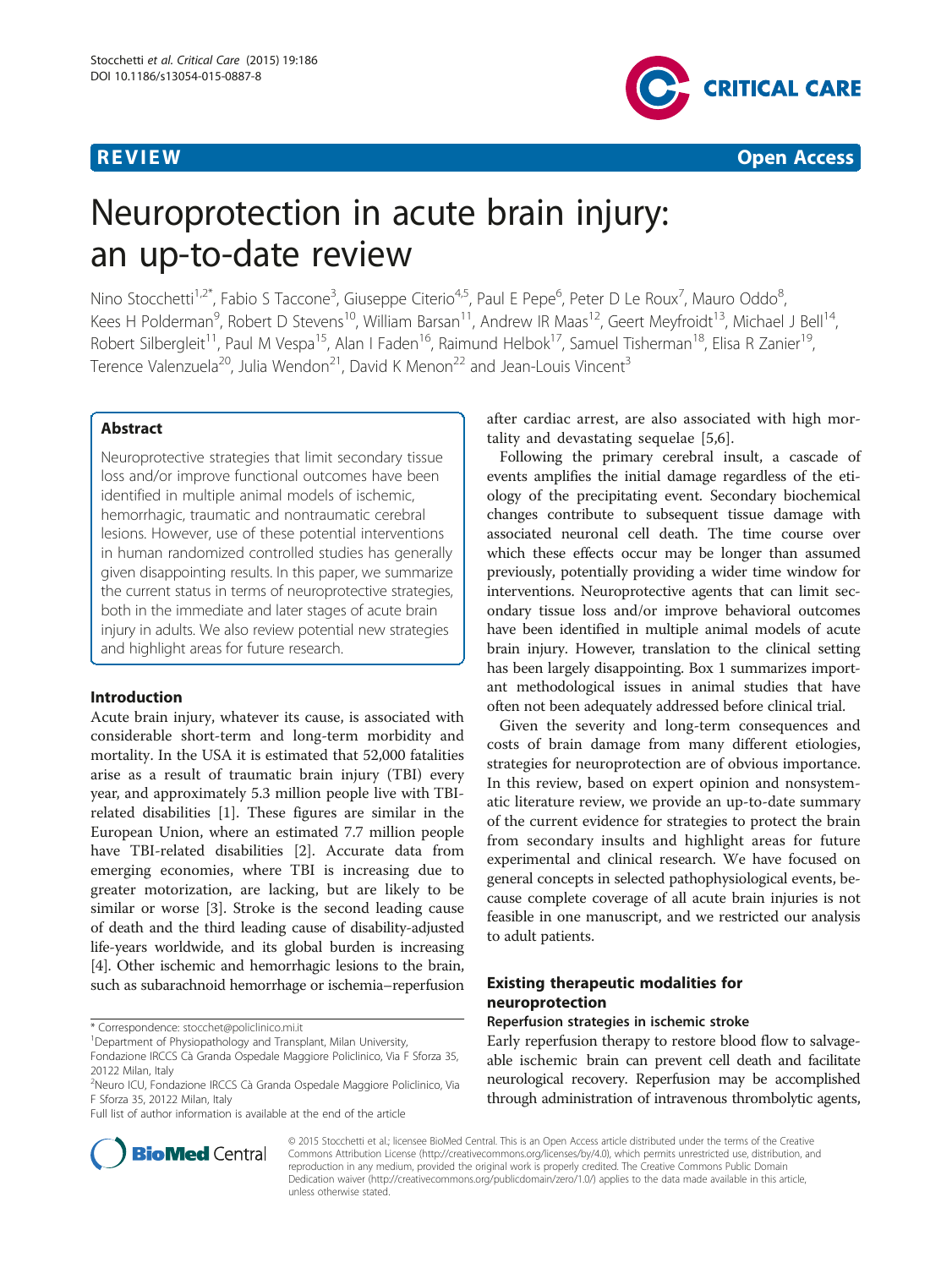# Box 1. Important aspects that need to be considered to improve preclinical studies in neuroprotection

- 1. Effects evaluated across injury severities.
- 2. Randomization and blinding procedures used.
- 3. Demonstrated effectiveness of structurally different drugs and genetic manipulation to confirm mechanism.
- 4. Evaluation of clinically relevant therapeutic window.
- 5. Examination of late functional outcomes as well as histological ones.
- 6. Elucidated pharmacokinetics and brain concentrations of drug associated with treatment efficacy.
- 7. Evaluation of treatment across sex and age spectrum.
- 8. Comparison of effects in multiple models and species.
- 9. Replication of therapeutic effect across laboratories.

intra-arterial thrombolysis, mechanical thromboembolectomy, ultrasound-enhanced thrombolysis and various combinations of these approaches. Alternative or adjunct approaches include enhanced oxygen delivery, hemodilution and systemic central hemodynamic augmentation therapy [\[7](#page-7-0)]. Risks associated with reperfusion therapies, apart from failure to reperfuse, include intracerebral hemorrhage (ICH), ischemia–reperfusion injury and catheterization complications. A large-scale randomized trial indicated that intravenous recombinant tissue plasminogen activator (alteplase) administered within 3 hours of ischemic stroke onset was associated with significantly improved functional outcomes when compared with placebo, but with an increased risk of ICH [[8\]](#page-8-0). More recent data indicated that intravenous alteplase was beneficial when given within 4.5 hours of onset in nondiabetic patients <80 years old without massive strokes [[9](#page-8-0)].

Despite increased risks of ICH and early death, a Cochrane review of 27 controlled trials of thrombolytic agents given within 6 hours of acute ischemic stroke onset indicated improved survival and neurological outcome at 3 to 6 months; benefits were greater in patients treated within 3 hours [[10](#page-8-0)]. The evidence offered by these papers has been incorporated into guidelines, which recommend early intravenous thrombolysis [[11](#page-8-0)].

There is ongoing interest in selectively treating patients who have a mismatch between brain tissue that is hypoperfused on neuroimaging but deemed salvageable and tissue that has or is predicted to infarct, because studies have demonstrated that patients who have a mismatch are more likely to have a favorable outcome following reperfusion than those who do not [[12,13](#page-8-0)]. Restoring perfusion by selectively targeting the occluded artery via intra-arterial thrombolysis or mechanical

thromboembolectomy may also be beneficial in patients with ischemic stroke symptom onset of >4.5 hours or those for whom systemic intravenous thrombolysis is contraindicated [\[11,14](#page-8-0)]. Recent data on intra-arterial strategies as an alternative or supplement to intravenous thrombolysis in tissue plasminogen activator-eligible patients have been mixed [\[13,15-17\]](#page-8-0), but they indicate potential benefit in stroke with proximal large vessel occlusions.

#### Prevention of secondary insults after traumatic brain injury

Various insults can aggravate the initial traumatic brain damage and preventing or minimizing such insults represents a form of brain protection. For example, early removal of large intracranial hematomas that compress the brain is a key intervention. However, published supportive evidence is lacking and randomized trials comparing early versus delayed surgery would probably encounter ethical challenges [\[18\]](#page-8-0). Nevertheless, in the case of epidural hematoma management, shortening the time from trauma to surgery was associated with improved outcomes in a prospective cohort study [[19](#page-8-0)]. Decompressive craniectomy is sometimes used in TBI patients with raised intracranial pressure (ICP) not responding to first-tier intensive care and neurosurgical therapies. A randomized controlled trial, however, found that those randomized to decompressive craniectomy had decreased ICP and length of ICU stay but more unfavorable outcomes as determined by the Extended Glasgow Outcome Scale at 6 months after injury [\[20\]](#page-8-0).

The deleterious effects of hypoxia and arterial hypotension in the early phases after TBI have been identified in several analyses. Data from the US Traumatic Coma Data Bank collected from 1983 to 1988 showed that among 717 TBI admissions, hypoxia (defined as arterial oxygen tension <60 mmHg, cyanosis or apnea) and/or hypotension (defined as systolic pressure <90 mmHg) were identified in 45% of cases and were independently associated with significant increases in morbidity and mortality [[21](#page-8-0)]. Similar findings were reported in the International Mission on Prognosis and Analysis of randomized Controlled Trials (IMPACT) in TBI study [[22](#page-8-0)] and confirmed in other recent reports [[23,24\]](#page-8-0). Correction of arterial hypotension and hypoxia is therefore mandatory [[25](#page-8-0)].

There is no evidence to indicate the superiority of new approaches, such as hypertonic fluids, over conventional isotonic saline to correct hypotension [\[26\]](#page-8-0). The role of prehospital intubation in neuroprotection has been questioned in the past [\[27\]](#page-8-0), but more recent studies suggest it may be associated with more favorable outcomes, as evaluated by the Extended Glasgow Outcome Scale score at 6 months [[28\]](#page-8-0). Increased ICP, reduced cerebral perfusion, seizures, and so forth, represent further secondary insults to the traumatized brain; early detection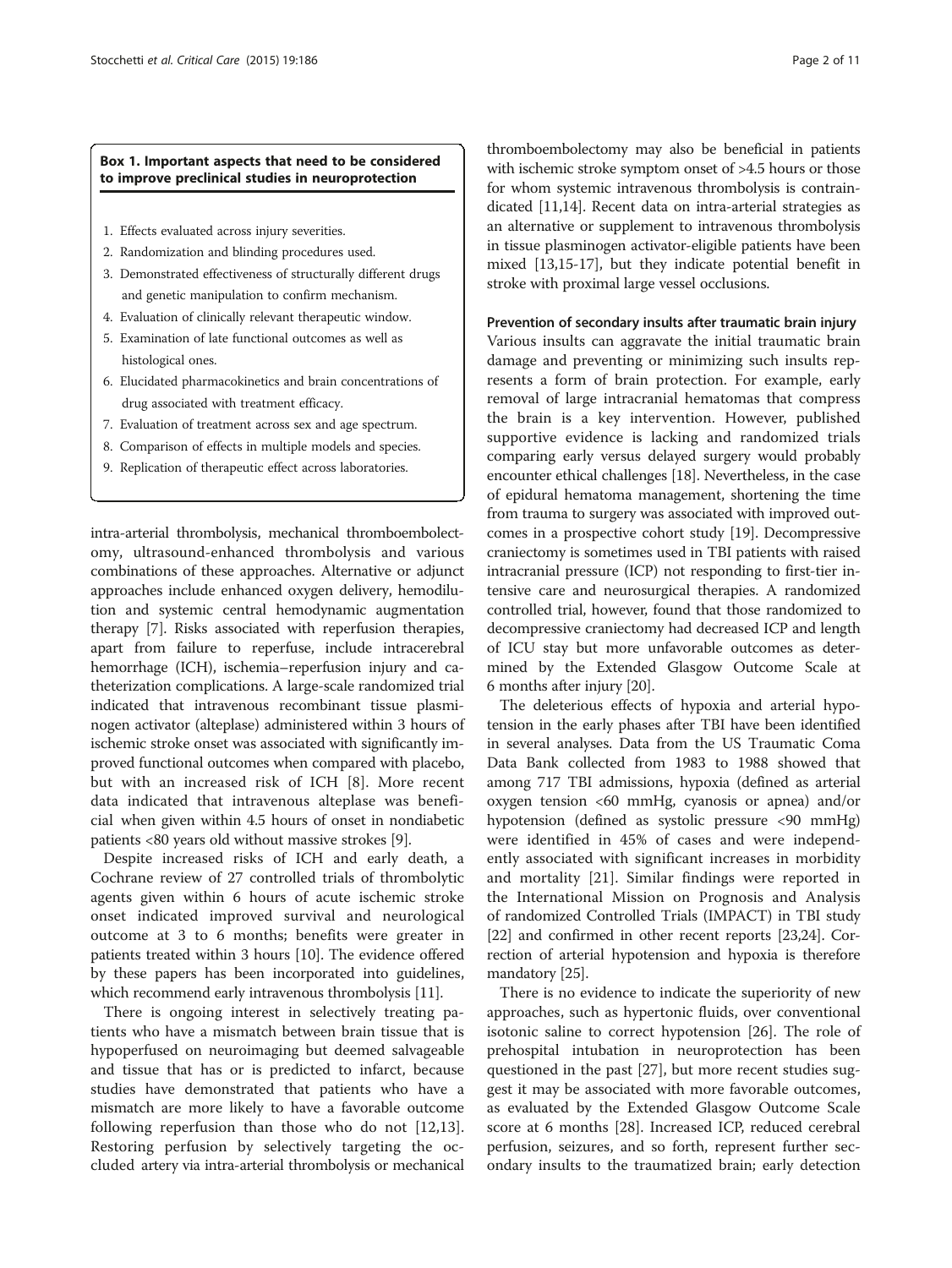and prompt, intensive treatment may contribute to better outcomes [\[29\]](#page-8-0).

#### Autoregulation and neuroprotection

Cerebrovascular autoregulation is the ability of the brain to maintain a constant cerebral blood flow (CBF) through a range of cerebral perfusion pressures (CPP) [\[30](#page-8-0)]. Several dynamic pressure reactivity indices have been proposed for monitoring cerebrovascular autoregulation in real time at the bedside, by calculating the correlation between the arterial blood pressure and continuous measures of CBF or cerebral blood volume [[30](#page-8-0)]. When this correlation is negative or close to zero, autoregulation is assumed to be present (pressure active); when it is positive, autoregulation is considered to be absent (pressure passive). ICP, transcranial Doppler, brain tissue oxygenation and nearinfrared spectroscopy have all been used as estimates of global CBF/cerebral blood volume. Accordingly, the CPP range at which autoregulation is best preserved (optimal CPP) can be estimated. However, whether a strategy based on these measurements might be used to improve outcomes has yet to be demonstrated [[31](#page-8-0)].

#### Hemoglobin management for neuroprotection

Anemia is common among patients with severe brain injury and is associated with poor outcomes in TBI, aneurysmal subarachnoid hemorrhage (SAH), ICH and acute ischemic stroke [[32,33](#page-8-0)]. In the absence of serious cardiac disease, a restrictive red blood cell transfusion strategy (for example, trigger hemoglobin (Hb) 7 g/dl) is usually recommended in critically ill patients [\[34\]](#page-8-0). In severe brain injury, however, compromised brain tissue oxygenation may occur at higher Hb levels than in other ICU patients [[35,36\]](#page-8-0).

In a recent randomized clinical trial in 200 patients with closed head injury, erythropoietin was compared with placebo in patients with transfusion thresholds of 7 g/dl versus 10 g/dl [[37\]](#page-8-0). There were no statistically significant differences in 6-month neurological outcomes between the two transfusion groups, but the higher transfusion threshold was associated with more adverse events. Based on these limited numbers of patients, it seems premature to conclude that a low transfusion threshold may be beneficial in all TBI patients; more data are needed.

In a pilot trial involving 44 aneurysmal SAH patients with high risk of cerebral vasospasm, Naidech and colleagues reported no significant difference in the predefined safety endpoints when using a liberal transfusion strategy to maintain Hb >11.5 g/dl compared with a conservative approach (target Hb  $>10$  g/dl) [\[38](#page-8-0)]. In a post hoc analysis, however, patients in the lower Hb group had more cortical infarctions, suggesting that higher Hb thresholds may be needed to provide protection

from vasospasm-related infarction. In one retrospective analysis of 205 consecutive patients with aneurysmal SAH, there was a higher risk of thrombosis, pulmonary embolism and poor outcome in patients receiving blood transfusion [\[39\]](#page-8-0). This correlation persisted in multivariable analysis: odds ratio of 2.4 (95% confidence interval = 1.2 to 4.6,  $P = 0.01$ ) for thromboembolic event, and odds ratio of 5.0 (95% confidence interval = 1.9 to 12.8,  $P < 0.01$ ) for poor outcome.

TBI and aneurysmal SAH are clearly distinct entities and require specific studies to identify optimal Hb levels. In both pathologies, however, the benefits of red blood cell transfusion may only exceed the associated risks if physiologic triggers – for example, brain tissue hypoxia or brain metabolic distress – indicate that transfusion is required. In this context, simultaneous occurrence of anemia and compromised brain tissue oxygen tension (PbtO<sub>2</sub>), but not anemia alone, was correlated with poor 1-month outcomes in patients with TBI [\[40](#page-8-0)].

#### Preserving brain perfusion in sepsis

Brain dysfunction is frequent during sepsis and is associated with increased mortality and long-term cognitive dysfunction. The pathophysiology is complex and poorly understood [\[41](#page-8-0)], but decreased brain perfusion may be a major determinant [\[42](#page-8-0)]. Some studies have shown lower CBF in septic patients than in healthy volunteers, but other factors, such as sedative agents or hypocapnia associated with hyperventilation, may also explain the CBF reduction in such patients. Sepsis is also associated with impaired CBF autoregulation, however, especially when shock is present [\[42,43\]](#page-8-0). A low arterial carbon dioxide tension may enhance or restore the regulation of brain perfusion in septic patients, without significantly affecting cerebral oxygen metabolism [[44\]](#page-8-0). However, the impact of hypocapnia in these patients needs to be studied in larger cohorts. Brain dysfunction during sepsis also occurs in hemodynamically stable patients and experimental data have suggested that regional brain perfusion can become inadequate because of microcirculatory alterations [[45](#page-8-0)].

An optimal threshold of blood pressure (or any other metric) to prevent brain hypoperfusion in septic patients has not yet been identified. Novel monitoring tools will hopefully help improve our understanding of CBF and microvascular regulation and facilitate identification of specific neuroprotective strategies to minimize secondary ischemic brain injuries in this setting.

### Hepatic encephalopathy

Etiological factors in hepatic encephalopathy relate largely to increased circulating ammonia with changes in cellular glutamine/glutamate levels, altered neurotransmitter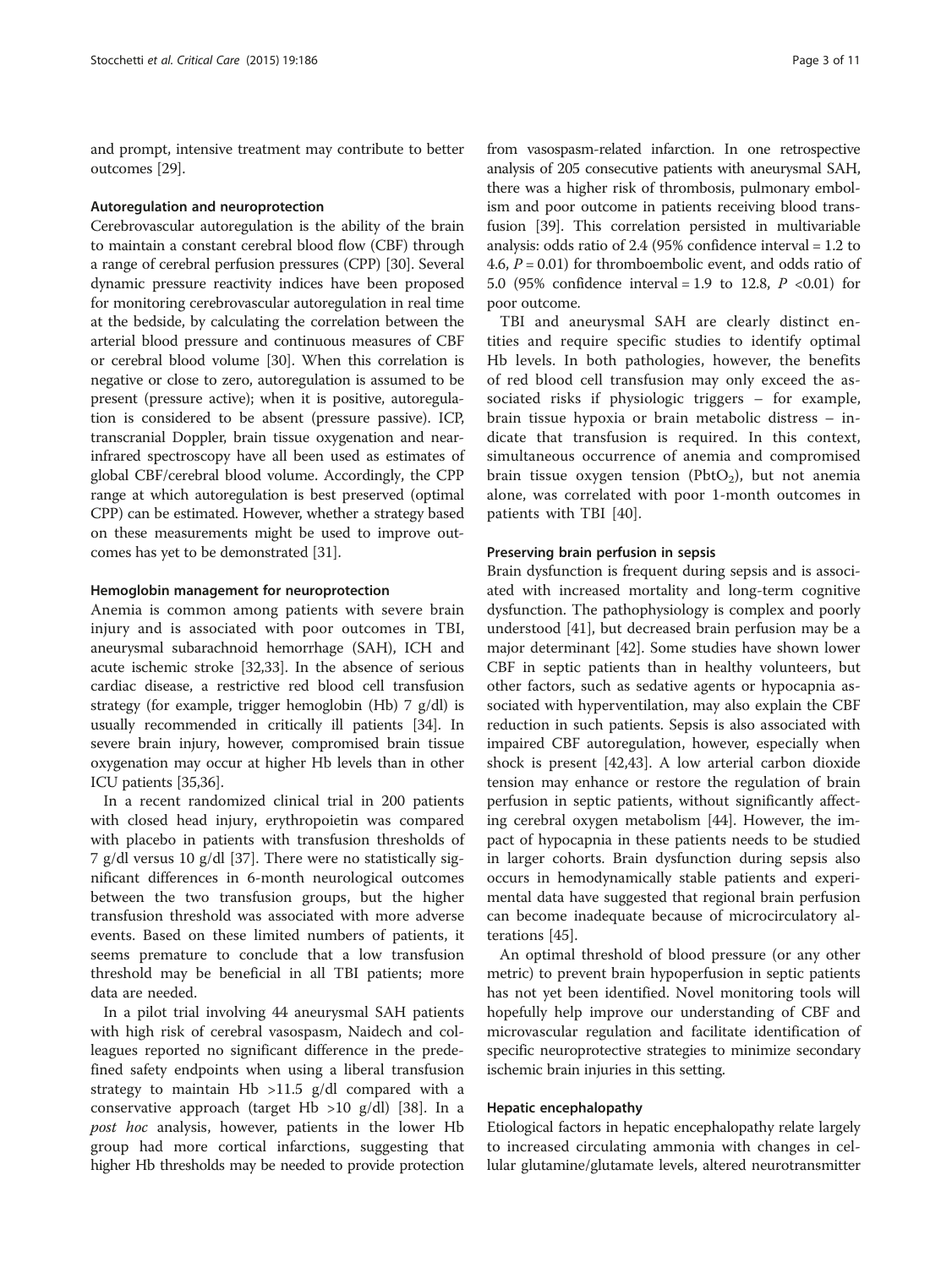signaling and subsequent astrocyte swelling, and microglial and mitochondrial dysfunction [[46\]](#page-8-0). Drugs to decrease arterial ammonia levels have not been shown to be effective in acute liver failure but may have a role in cirrhosis. The use of novel agents to increase skeletal metabolism of ammonia has been shown to be effective in animal models [\[47\]](#page-8-0). Ammonia levels may also be manipulated by renal replacement therapies. Control of the inflammatory phenotype may also be relevant, with animal studies showing that decreasing brain inflammation may be beneficial. Clinical studies in acute liver failure suggest that combined control of ammonia (with renal replacement therapy), inflammatory phenotype, temperature and hyponatremia may be beneficial [\[48,49\]](#page-8-0). The long-term effects of hepatic encephalopathy in patients with acute liver failure have not been widely examined but those who recover are largely neurologically intact. In those individuals with cirrhosis, chronic encephalopathy can be seen and may be difficult to distinguish from other neurological syndromes. Liver transplantation largely results in resolution of encephalopathy.

#### Body temperature, brain temperature and neuroprotection

Brain temperature has been shown to exceed measured core temperature by between 1 and 2°C in various types of brain injury [\[50](#page-8-0)]. Numerous studies in patients with acute brain injury have shown links between fever and adverse outcome, regardless of the cause of fever [\[51](#page-8-0)]. Some studies have shown links between low-grade hyperthermia (>37.5°C) and adverse outcomes [[52\]](#page-8-0); however, evidence that treating fever improves outcomes is still lacking.

Controlled lowering of core body temperature to mitigate secondary injuries (including reperfusion injury) after acute brain injury has been widely studied. Multiple animal studies have shown that therapeutic (induced) hypothermia (TH) may mitigate ischemia–reperfusion injury and reduce brain edema. Both mechanisms may be present within the same patient, but the two processes differ and, crucially, have different time frames requiring fundamentally different approaches to treatment. Ischemia–reperfusion involves mechanisms that begin within minutes to hours after injury, and effects last up to 72 hours after the initial ischemic insult (with the important exception of apoptosis, which starts later and may be more prolonged) [[52,53](#page-8-0)]. Therefore, at least theoretically, ischemia–reperfusion requires rapid treatment, ideally before or in the early stages of injury and lasting up to 72 hours as an optimal time frame. In contrast, brain edema would require treatment for as long as it persists, and thus treatment periods would be highly variable.

Clinical studies attempting to translate the promising animal TH data to the bedside have yielded variable and

sometimes conflicting results. There is strong evidence from studies in TBI, acute ischemic stroke with brain edema and acute hepatic encephalopathy that use of TH lowers ICP. However, reduced ICP does not necessarily equate with improved outcome, and clinical results have been variable. Most studies using TH for limited durations in severe TBI have not found benefits for neurological outcome, and studies involving TH for limited periods according to a fixed protocol often reported rebound increases in ICP when patients were rewarmed. Better results have been reported from studies using TH for more prolonged periods (4 to 5 days) [\[51](#page-8-0)]. A large European trial testing the use of TH to control ICP (Current Controlled Trials ISRCTN34555414) has been recently closed to recruitment, with no data yet available on outcomes. An Australian–New Zealand study (Clinical Trials NCT00987688) of very early TH to improve outcome after severe TBI is currently ongoing.

Hypothermia in acute ischemic stroke was initially used to control malignant brain edema in patients with large middle cerebral artery stroke [\[51\]](#page-8-0). More recently, pilot studies have used hypothermia to mitigate ischemia– reperfusion injury in patients with acute ischemic stroke undergoing thrombolysis or mechanical thrombectomy. Of note, these studies involved nonintubated and only mildly sedated patients, and used TH strategies such as skin counterwarming, magnesium drips and buspirone administration to manage shivering. The results are promising but as yet inconclusive.

Following out-of-hospital cardiac arrest, recent data suggest that very mild hypothermia (36°C) may be as protective as moderate hypothermia (33°C) [\[54](#page-8-0)], although this remains a topic of debate [\[55](#page-9-0)]. Patients with post-traumatic cardiac arrest have a grim prognosis. Surgeons often cannot stop bleeding quickly enough to prevent irreversible damage to the brain and other organs, even if the original injuries are technically reparable. Emergency preservation and resuscitation may represent a method for preserving life during a period of no blood flow to allow time for the surgeon to achieve hemostasis, followed by delayed resuscitation using cardiopulmonary bypass. Currently, the best approach to inducing emergency preservation and resuscitation is an intra-aortic flush of ice-cold saline to achieve a brain temperature of 10°C. In animal models, this profound cooling has allowed survival with good neurologic outcome after prolonged hemorrhage leading to cardiac arrest [[56\]](#page-9-0) or rapid exsanguination followed by 2 to 3 hours of circulatory arrest [[57](#page-9-0)]. A clinical safety and feasibility trial is underway in the USA in patients with penetrating trauma leading to cardiac arrest within 5 minutes of emergency department arrival or in the emergency department (Clinical Trials NCT01042015).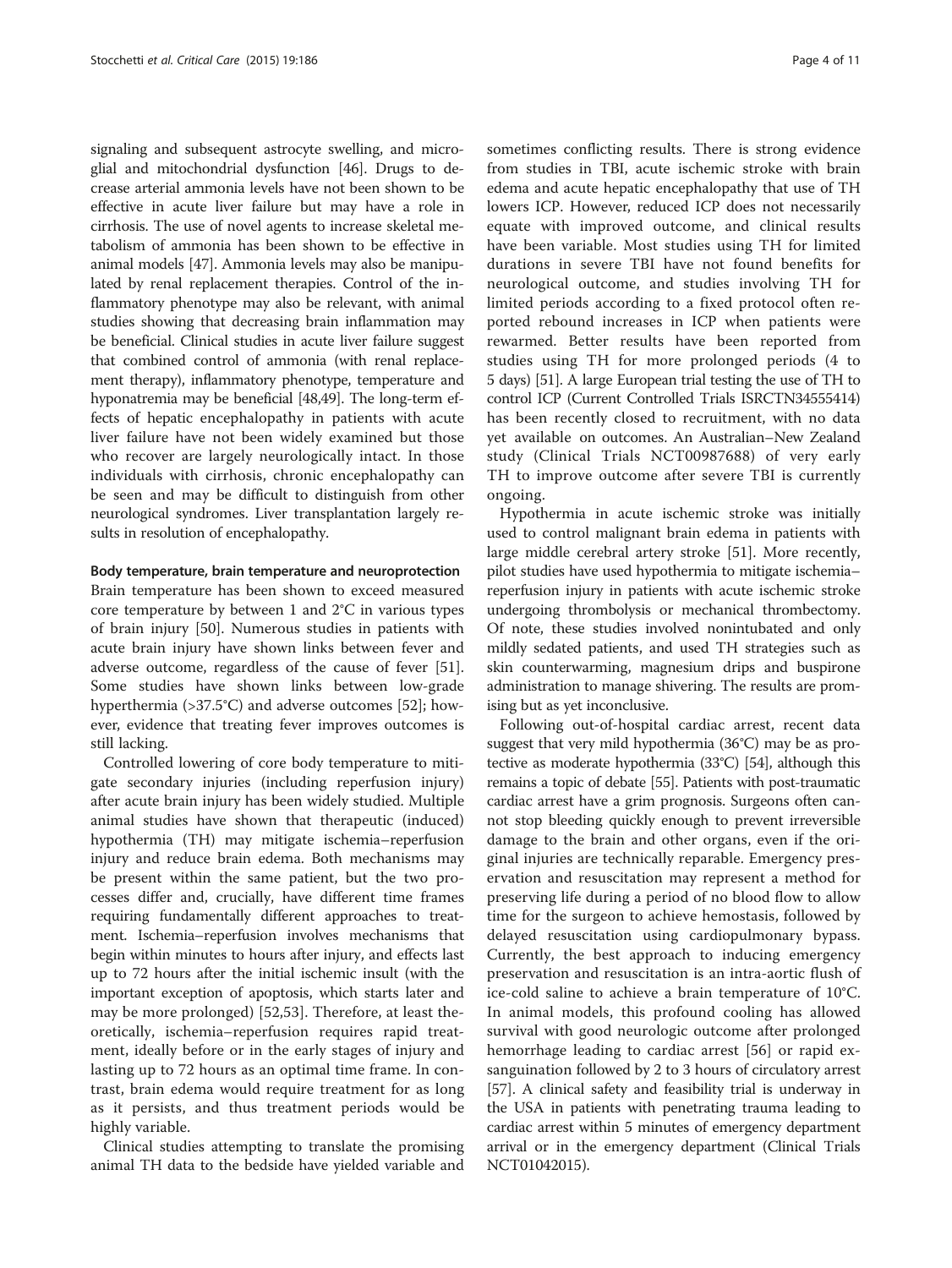# Novel therapeutic modalities Neurorepair strategies

In addition to neurological damage, acute brain injury induces a series of neurorestorative events [[58](#page-9-0)]. In some cases, the central nervous system is able to remodel itself following insults that impair tissue homeostasis. Neurorestorative events include neurogenesis, gliogenesis, angiogenesis, synaptic plasticity and axonal sprouting. These processes are stimulated by endogenous growth-related factors and may continue for weeks to months, facilitating functional and structural recovery. Unfortunately, these restorative processes are largely ineffective for the severity of damage usually encountered in TBI or stroke. Accordingly, providing such injured tissue with a milieu that enhances neuroregenerative processes has become an important therapeutic target.

#### Mesenchymal stromal cells

Infusion of mesenchymal stromal cells (MSCs) can improve structural and functional outcomes in different brain injury models [\[59](#page-9-0)]. MSCs secrete growth and neurotrophic factors or induce their production by resident brain cells, including microglia. The interaction between MSCs and inflammatory microenvironments is crucial. MSCs can reprogram the local microenvironment from a detrimental function to a beneficial role, reducing toxic events and promoting endogenous restorative processes [\[60,61\]](#page-9-0).

The protection induced by MSCs is extremely variable across studies. In addition to methodological differences between injury models and laboratories, heterogeneity in MSC populations also contributes to disparate outcomes. MSCs obtained from different sources (for example, bone marrow versus umbilical cord blood versus amniotic fluid) are characterized by different protective potency. Furthermore, MSCs obtained from similar sources but from different donors can display different effects [\[62\]](#page-9-0). To predict in vivo potency, additional experimental work is needed to identify the specific properties of each MSC subpopulation, and to understand determinants of intrinsic heterogeneity. Before translating MSC-based therapies to the clinical environment, safety and consistency also need to be confirmed.

#### Remote ischemic conditioning

Brief repeated cycles of peripheral vascular occlusion and de-occlusion in dogs prior to induction of coronary ischemia reduce myocardial infarct size [[63](#page-9-0)]. This remote ischemic preconditioning is presumed to induce humoral factors that prevent reperfusion injury in several organs, including the brain. Protection occurs through modification of intracellular kinase activity, mitochondrial permeability and the inflammatory response to reperfusion [[64](#page-9-0)]. One potential means by which ischemic conditioning can be achieved is by application of a standard blood pressure cuff to the arm and alternating 5-minute cycles of inflation and release [[65\]](#page-9-0).

Ischemic conditioning may be applied before (preconditioning), during (perconditioning) or after (postconditioning) a cerebral ischemic event. In patients, perconditioning as an adjunct to treatment with intravenous alteplase was associated with a reduction in tissue risk of infarction after acute thrombotic stroke [\[66\]](#page-9-0). Preconditioning has also been associated with prevention of recurrent stroke in patients with intracranial arterial stenosis [\[67\]](#page-9-0). Nevertheless, several questions remain unanswered: would remote ischemic conditioning reduce infarct size if administered before thrombolytic reperfusion of acute thrombotic stroke; can repeated (daily for weeks to months) ischemic conditioning improve long-term outcomes after cerebral ischemia; and in what other settings could ischemic conditioning reduce reperfusion injury and produce better clinical outcomes?

#### Volatile anesthetic agents for neuroprotection

Volatile anesthetic agents may have neuroprotective properties. Pretreatment with isoflurane improved long-term neurological outcomes after experimental hypoxic/ischemic bran injury or focal brain ischemia [\[68\]](#page-9-0) and post-treatment provided neuroprotection in rats [\[69\]](#page-9-0). The inducible form of nitric oxide synthase may mediate the tolerance to ischemia. Other factors that could be involved are the inhibition of excitatory neurotransmission and regulation of intracellular calcium responses during ischemia. Although attractive for their potential benefit on ischemic damage, these experiments have not been translated into clinical studies because use of a volatile agent may also induce vasodilatation, increasing CBF and, consequently, elevations in ICP.

In SAH patients, however, in whom an increase in CBF may be beneficial, the availability of a pragmatic bedside dispensing device and continuous ICP and regional CBF monitoring has made the inhalation of isoflurane for neuroprotection in the ICU practical, and this approach has been assessed in a small pilot study [\[70](#page-9-0)]. Nevertheless, at this stage, the use of volatile agents remains unproven and not ready for clinical implementation [\[71\]](#page-9-0).

# Metabolic therapy: alternative fuel for the injured human brain

The brain can use alternative substrates beyond glucose, including lactate, pyruvate and ketone bodies, particularly in conditions of increased energy demand and limited glucose availability (for example, exercise, starvation, hypoglycemia or hypoxia/ischemia). Preferential use of lactate over glucose has been demonstrated in healthy human subjects [\[72\]](#page-9-0) and diabetic patients [\[73\]](#page-9-0). Sodium lactate infusion has been shown to be neuroprotective in several brain injury models, both in vitro and in vivo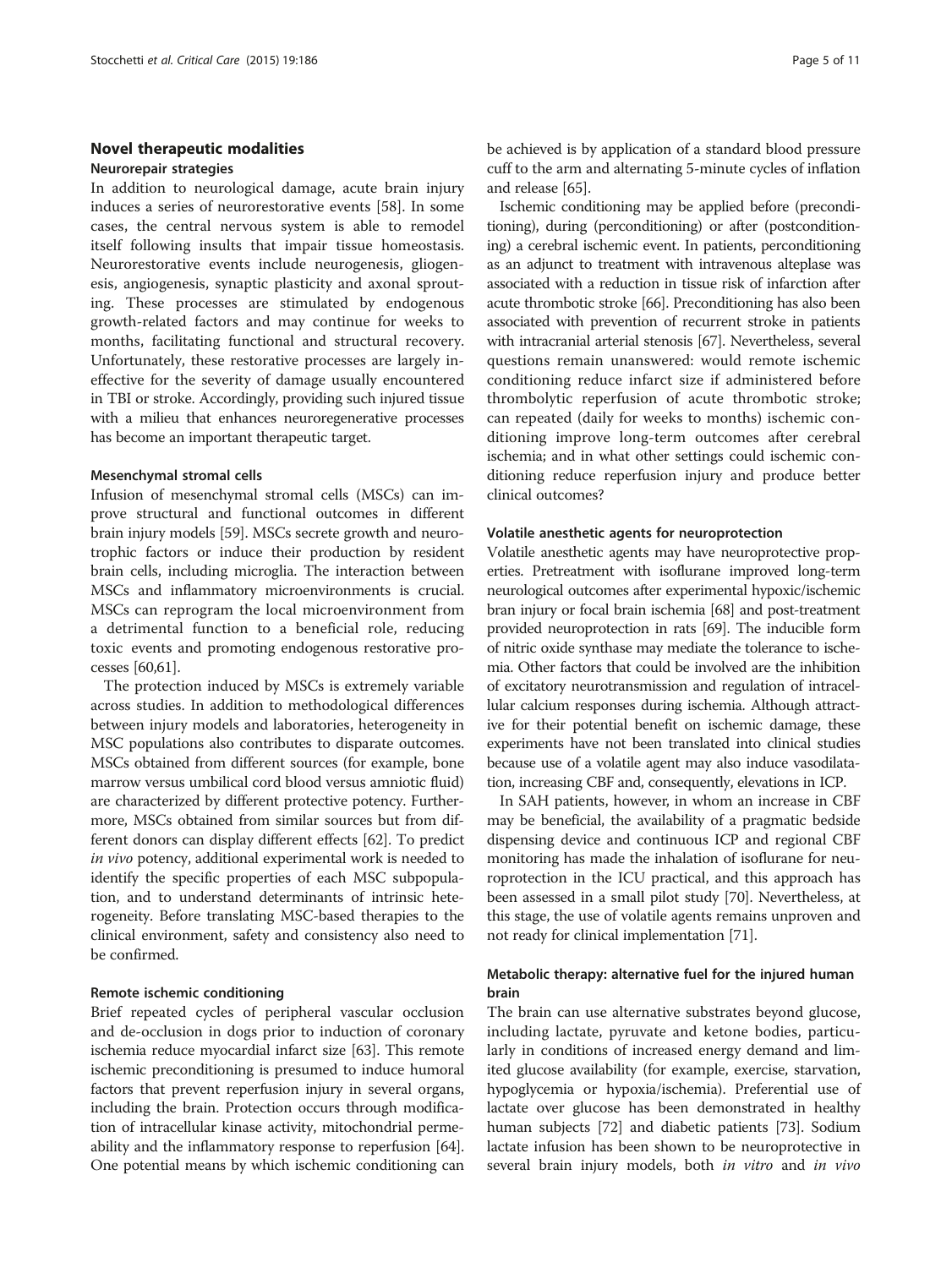[[74](#page-9-0)-[77\]](#page-9-0). Hypertonic solutions (containing sodium chloride or sodium lactate) may prevent brain edema and elevations of ICP following TBI [\[78,79](#page-9-0)]. Solutions containing lactate have favorable cerebral metabolic effects in patients with TBI [\[78](#page-9-0)]. Acetyl-L-carnitine infusion may also exert protective effects on the injured cells [[80](#page-9-0)].

Overall, these data support the hypothesis that supplementation of the injured human brain with alternate energy fuels may be beneficial after acute brain injury [[81\]](#page-9-0). Although a large trial of prehospital hypertonic saline infusions did not show beneficial effects on outcome [[26\]](#page-8-0), administration of isotonic or hypertonic solutions containing lactate, pyruvate or ketones may be a better option for the treatment of brain edema and cerebral ischemia following acute brain injury by enhancing brain energetics and, in turn, neurological recovery.

# Sex hormones

In numerous models, early parenteral administration of sex hormones has anti-apoptotic, anti-inflammatory and anti-oxidant properties and can accelerate reparative processes that prevent long-term sequelae [\[82](#page-9-0)]. One potential long-term reparative action of estrogens relates to their effects on sonic hedgehog, a signaling protein that controls and directs differentiation of neural stem cells, thus influencing brain repair by generating new neurons whenever necessary. Estrogen-induced acceleration of sonic hedgehog production may represent a potential pathway for neuroregeneration and neuroprotection [[83](#page-9-0)]. Laboratory data have shown that the relevant effects of sex hormones in neurological emergencies, such as TBI, stroke and spinal cord injury, are neither cell-type specific nor insult specific [[84,85](#page-9-0)].

Several clinical trials of sex hormones in TBI have recently been completed. The phase II RESCUE–TBI study (Clinical Trials NCT00973674) evaluated the safety and feasibility of administering a single dose of intravenous conjugated estrogens (Premarin; Pfizer Inc., New York, NY, USA) in patients with severe TBI, but no results are yet available. The National Institutes of Healthsponsored ProTECT III study evaluated the effects of intravenous progesterone (started within 4 hours of injury and given for a total of 96 hours) versus placebo in patients with moderate to severe TBI, but was stopped for futility [\[86\]](#page-9-0). The SyNAPSe Trial, comparing intravenous progesterone with placebo within 8 hours of severe TBI for a total of 120 hours, completed enrollment but failed to demonstrate a benefit [\[87\]](#page-9-0). There is therefore currently no clinical evidence to support sex hormone usage in TBI.

#### Hyperoxia in neuroprotection

Oxygen is an essential substrate for the brain; however, the safety margin between effective and toxic oxygen doses is relatively narrow. Oxygen may be toxic to the lungs (for example, tracheobronchitis, absorption atelectasis, hypoxic pulmonary vasoconstriction and hyperoxiainduced lung injury), the circulation and the brain tissue itself (seizures or lipid peroxidation) [[88\]](#page-9-0), and hyperoxia has been associated with increased mortality in patients with various acute neurological disease processes [\[24,](#page-8-0)[89-91\]](#page-9-0). However, hyperoxia can increase  $PbtO<sub>2</sub>$ , restore mitochondrial redox potential, decrease ICP, restore aerobic metabolism and improve pressure autoregulation [[92](#page-9-0)-[94](#page-9-0)]. Administering 100% oxygen at normal atmospheric pressure (normobaric hyperoxia) is inexpensive, widely available and can be started promptly after TBI or stroke (for example, by paramedics). Results in humans, however, have been mixed [[24](#page-8-0)[,93,95-97\]](#page-9-0). There is probably a narrow effective dose, and benefit may be limited to at-risk tissue. Moreover, treatment may only be effective in specific subgroups of patients or may depend on the metabolic state [\[97](#page-9-0)]. Furthermore, whether improvements in brain metabolism translate into better outcome is unclear [[96](#page-9-0)].

Hyperbaric oxygen has been shown to reduce infarct volume, blood–brain barrier disruption, edema and neurologic deficits in animal models of ischemic brain injury [[98](#page-10-0)]. In experimental TBI, hyperbaric oxygen decreased neuron injury and edema [\[99\]](#page-10-0). In a small group of severe TBI patients, hyperbaric oxygen improved brain metabolism and decreased ICP [[100](#page-10-0)]. However, administering hyperbaric oxygen can be clinically challenging, requiring that patients are moved out of the ICU to the hyperbaric oxygen chamber, an expensive facility available in only a few centers. In a small study of 42 TBI patients, the combination of hyperbaric and normobaric hyperoxia was associated with significant outcome benefits compared with standard therapy [[101](#page-10-0)]. These results need confirmation in larger studies.

# Box 2. Approaches to optimize translation of interventions from animal studies to clinical neuroprotection using experimental medicine approaches

- 1. Demonstration of existence, timing, and duration of target pathophysiology affected by candidate intervention in human disease (proof of mechanism).
- 2. Demonstration that the target molecule enters the brain in patients, at levels needed to produce benefit (favorable central nervous system pharmacokinetics).
- 3. Demonstration that the target molecule results in changes in target pathophysiological process in human disease (proof of concept).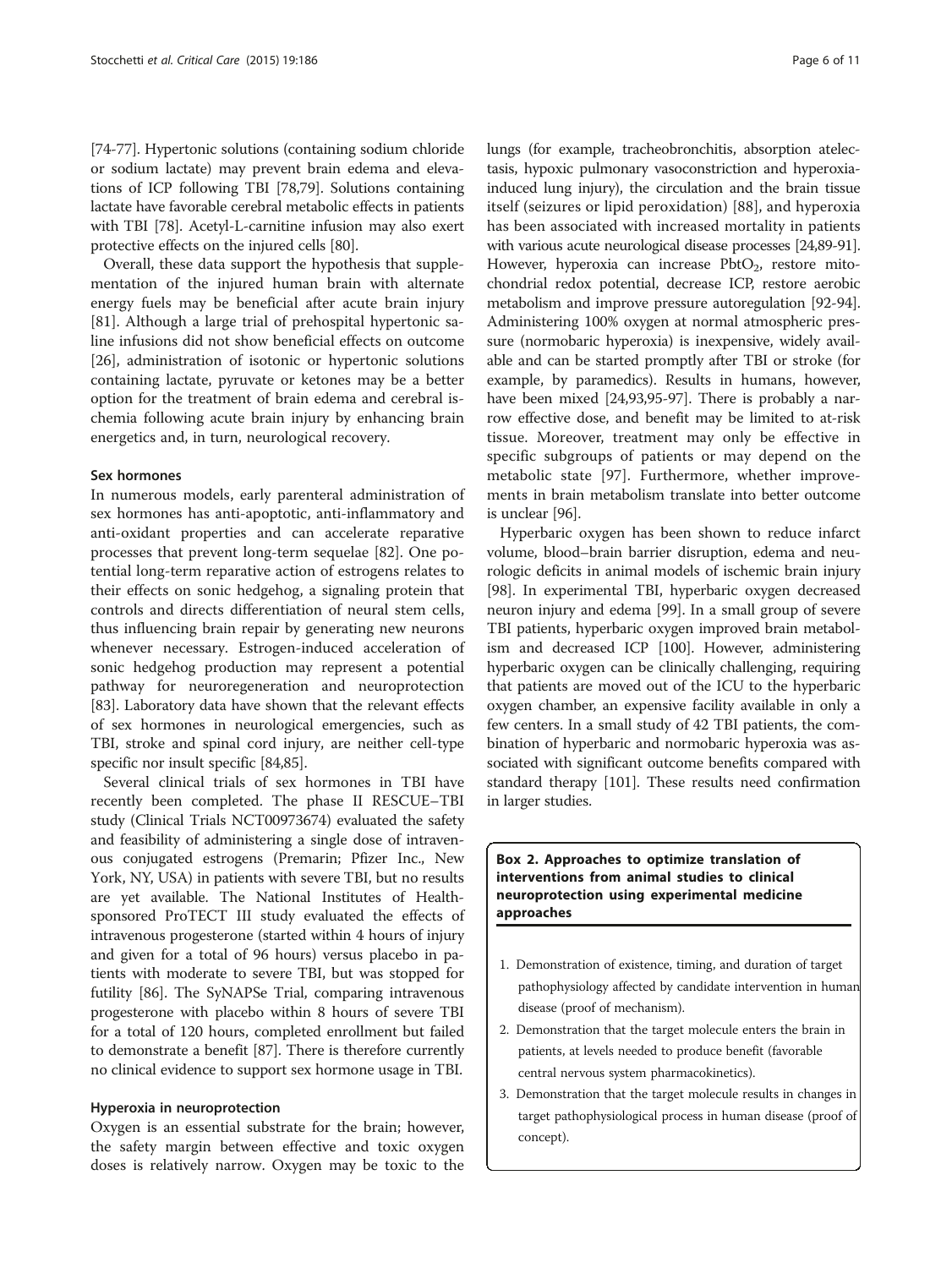<span id="page-6-0"></span>Box 3. Recommendations for clinical trial design from the International Mission on Prognosis and Analysis of randomized Controlled Trials in TBI study group

- 1. Inclusion criteria should be as broad as is compatible with the current understanding of the mechanism of action of the intervention being evaluated.
- 2. The statistical analysis should incorporate prespecified covariate adjustment to mitigate the effects of heterogeneity.
- 3. The statistical analysis should use an ordinal approach, based on either sliding dichotomy or proportional odds methodology.

 $PbtO<sub>2</sub>$  monitoring is often used to optimize oxygenation targets and evaluate the utility of therapeutic interventions. Decreases in  $Pb$ t $O<sub>2</sub>$  are associated with chemical markers of brain injury and with both mortality and unfavorable outcome after TBI [\[102](#page-10-0)], with similar (but less robust) associations in SAH. Addition of  $Pb$ tO<sub>2</sub>-based care to conventional ICP-based and CPP-based care has been associated with improved outcomes after severe TBI [[103,104\]](#page-10-0). This issue has been evaluated in a multicenter phase II clinical trial (Clinical Trials NCT00974259). Preliminary results demonstrate the feasibility and safety of  $PbtO<sub>2</sub>$ -based care and suggest a benefit to outcome, but phase III trials are necessary to confirm these findings.

# Lessons learned

Providing protection to the brain from different injuries has proven to be an ambitious goal, with a long series of clinical trial failures, especially for pharmacologic protection after TBI. In some instances, there may have been flaws in the experimental methodology (for example, relevance and quality of models, incomplete understanding of treatment mechanisms and inadequate elucidation of brain pharmacokinetics of the drug used). Many important methodological issues in animal studies are not adequately addressed before clinical trials are commenced (Box 1). It is often assumed that a disease mechanism detected in an animal model is also present in human disease, and that it has the same relevance, timing and duration as seen in the model. It is also often assumed that a candidate drug which is effective in reducing a pathophysiological process in animal models will have the same effect in humans. A careful analysis of failed neuroprotection trials suggests that these assumptions are unsafe [\[105](#page-10-0)]. The comprehensive monitoring of cerebral physiology and biochemistry commonly employed in critically ill patients with acute brain injury (especially TBI and SAH) provides a valuable opportunity to challenge some of these assumptions in preliminary studies, or as part of early phase II trials, before proceeding to more definitive studies (Box 2). Closer collaborations between preclinical investigators and clinical counterparts will be key to improving methodologies in both settings.

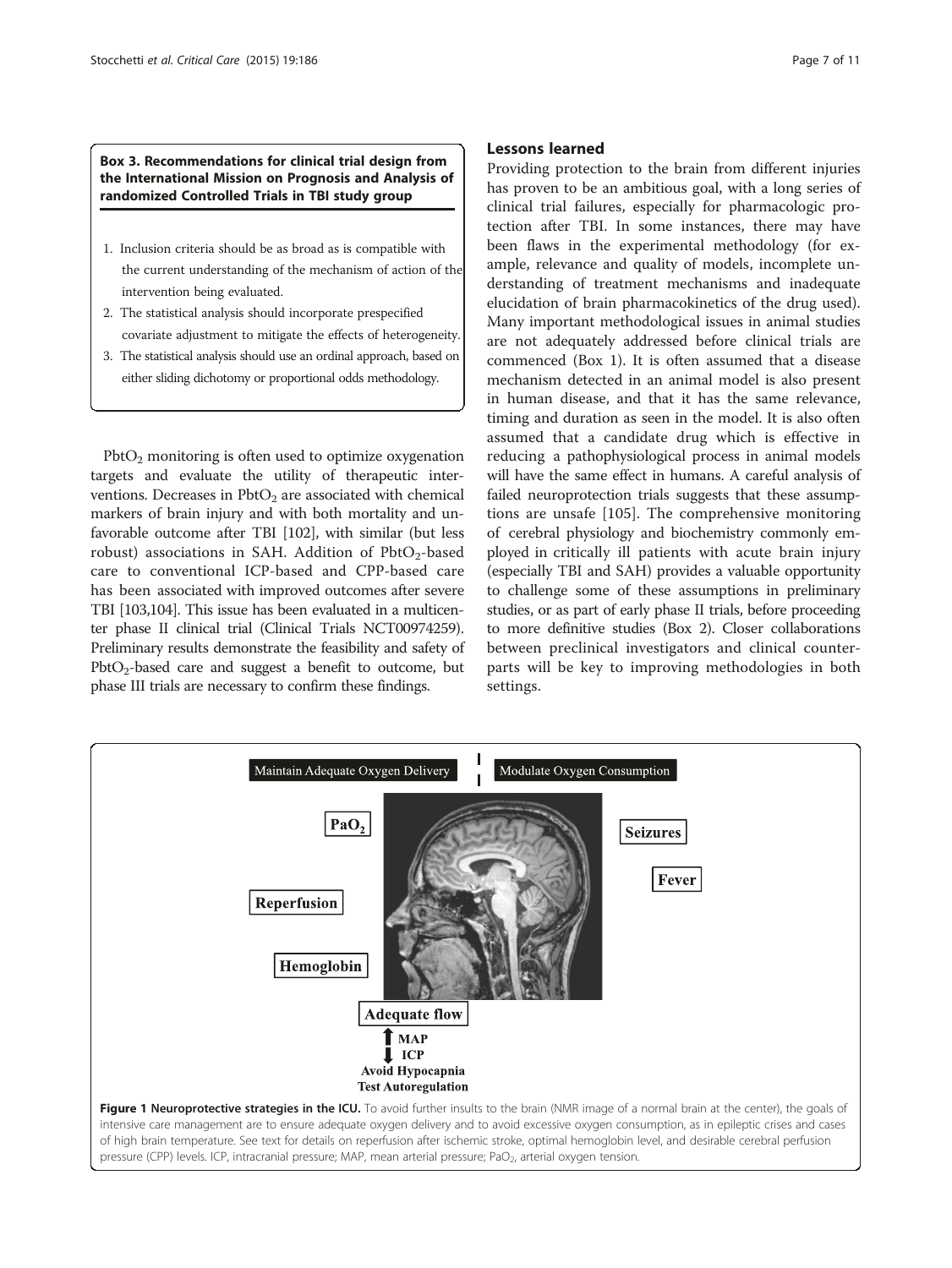<span id="page-7-0"></span>In clinical trials of TBI, outcome measures may not have been sufficiently sensitive and there has been a failure to adequately address the inherent heterogeneity of the patient populations [[106\]](#page-10-0). The IMPACT studies have addressed methodological issues of trial design in TBI with an emphasis on dealing with the population heterogeneity and increasing sensitivity of outcome analysis [\[107\]](#page-10-0) (Box 3). Although the IMPACT project has resulted in substantial advances by addressing problems related to prognostic heterogeneity, it did not address heterogeneity related to mechanism. Early mechanistic endpoints, which can serve as intermediate outcome markers in TBI trials, are still lacking. It will be impossible to mount a sufficient number of adequately powered clinical trials to address all existing uncertainties in the management of TBI. Alternative designs should therefore be considered. Rather than dealing with heterogeneity, we may be able to make use of it by employing comparative effectiveness research approaches [\[108](#page-10-0)].

Adaptive clinical trial design can reduce the risk of uninformative failed trials resulting from studies based on erroneous assumptions. Adaptive trials allow the preplanned modification of key clinical trial characteristics during the trial implementation phase based upon new information acquired within the trial itself and a set of carefully simulated rules (for example, changing the number of treatment arms, available dosing levels, randomization ratios and inclusion/exclusion criteria). The goal is to achieve statistical efficiency, improved ethical balance and scientific validity [[109](#page-10-0),[110](#page-10-0)]. Compared with a traditional, fixed trial methodology, a welldesigned adaptive trial can increase the probability of correctly identifying a truly effective therapy and can hasten the identification of futility, allowing scarce resources to be more rapidly directed towards the next promising target or project [\[111\]](#page-10-0).

### Conclusion

Despite all the disappointments, there are many new therapeutic possibilities still to be explored and tested. Moreover, although the outcome benefits of specific agents and interventions have not been demonstrated, major advances in the clinical outcomes of our patients have been made in recent decades by applying a package of clinical measures, including meticulous monitoring and careful prevention and limitation of secondary insults in the early phases after injury (see Figure [1\)](#page-6-0) [\[112\]](#page-10-0).

#### Abbreviations

CBF: Cerebral blood flow; CPP: Cerebral perfusion pressure; Hb: Hemoglobin; ICH: Intracerebral hemorrhage; ICP: Intracranial pressure; IMPACT: International Mission on Prognosis and Analysis of randomized Controlled Trials; MSC: Mesenchymal stromal cell; PbtO<sub>2</sub>: Brain tissue oxygen tension; SAH: Subarachnoid hemorrhage; TBI: Traumatic brain injury; TH: Therapeutic hypothermia.

#### Competing interests

PDLR receives research funding from Integra Lifesciences, Neurologica, the Dana Foundation and the National Institutes of Health; is a consultant for Integra Lifesciences, Codman, Synthes, and Neurologica; and is a member of the scientific advisory board of Cerebrotech, Brainsgate, Orsan, and Edge Therapeutics. MO is supported by grants from the Swiss National Science Foundation (grant number 320030\_138191) and the Novartis Foundation for Biomedical Research. MJB reports receipt of National Institutes of Health grant U01 NS081041. ST is co-author on the patent 'Emergency Preservation and Resuscitation Method'. The remaining authors declare that they have no competing interests.

#### Author details

<sup>1</sup> Department of Physiopathology and Transplant, Milan University, Fondazione IRCCS Cà Granda Ospedale Maggiore Policlinico, Via F Sforza 35, 20122 Milan, Italy. <sup>2</sup>Neuro ICU, Fondazione IRCCS Cà Granda Ospedale Maggiore Policlinico, Via F Sforza 35, 20122 Milan, Italy. <sup>3</sup>Department of Intensive Care, Erasme Hospital, Université libre de Bruxelles, 1070 Brussels, Belgium. <sup>4</sup>Department of Health Science, University of Milan-Bicocca, Ospedale San Gerardo, Via Pergolesi 33, 20900 Monza, MB, Italy. 5 NeuroIntensive Care, Department of Emergency and Intensive Care, Ospedale San Gerardo, Via Pergolesi 33, 20900 Monza, MB, Italy. <sup>6</sup>Department of Emergency Medicine, University of Texas Southwestern Medical Center at Dallas, Dallas, TX 75390-8579, USA. <sup>7</sup> Department of Neurosurgery, Lankenau Medical Center, Wynnewood, PA 19096, USA. <sup>8</sup>Department of Intensive Care Medicine, Centre Hospitalier Universitaire Vaudois (CHUV) University Hospital, Faculty of Biology and Medicine, University of Lausanne, 1011 Lausanne, Switzerland. <sup>9</sup> Department of Critical Care Medicine, University of Pittsburgh Medical Center, Pittsburgh, PA 15213, USA. <sup>10</sup>Division of Neuroscience Critical Care, Division of Adult Critical Care, Johns Hopkins Medicine, Baltimore, MD 21287, USA. <sup>11</sup>NETT Clinical Coordinating Center, University of Michigan, Ann Arbor, MI 48106-0381, USA. <sup>12</sup>Department of Neurosurgery, University Hospital Antwerp and University of Antwerp, 2650 Edegem, Belgium. <sup>13</sup>Department of Intensive Care, UZ Leuven, Campus Gasthuisberg, 3000 Leuven, Belgium. 14Department of Critical Care Medicine and the Safar Center for Resuscitation Research, University of Pittsburgh Medical Center, Pittsburgh, PA 15213, USA. <sup>15</sup>Department of Neurocritical Care, David Geffen School of Medicine at UCLA, Los Angeles, CA 90095, USA. <sup>16</sup>Center for Shock, Trauma & Anesthesiology Research (STAR), University of Maryland School of Medicine, Baltimore, MD 21201, USA. <sup>17</sup>Department of Neurology, Neurocritical Care Unit, Innsbruck Medical University, 6020 Innsbruck, Austria. <sup>18</sup>Department of Surgery, R Adams Cowley Shock Trauma Center, University of Maryland School of Medicine, Baltimore, MD 21201, USA. 19IRCCS – Istituto di Ricerche Farmacologiche Mario Negri, Department of Neuroscience, 20156 Milan, Italy. <sup>20</sup>Department of Emergency Medicine, University of Arizona, Tucson, AZ 85724-5057, USA.<sup>21</sup>Institute of Liver Studies, King's College Hospital, Denmark Hill, London SE5 9RS, UK. 22Division of Anaesthesia, University of Cambridge, Addenbrooke's Hospital, Cambridge CB2 0QQ, UK.

#### Published online: 21 April 2015

#### References

- 1. Selassie AW, Zaloshnja E, Langlois JA, Miller T, Jones P, Steiner C. Incidence of long-term disability following traumatic brain injury hospitalization, United States, 2003. J Head Trauma Rehabil. 2008;23:123–31.
- 2. Tagliaferri F, Compagnone C, Korsic M, Servadei F, Kraus J. A systematic review of brain injury epidemiology in Europe. Acta Neurochir (Wien). 2006;148:255–68.
- 3. Roozenbeek B, Maas AI, Menon DK. Changing patterns in the epidemiology of traumatic brain injury. Nat Rev Neurol. 2013;9:231–6.
- 4. Hankey GJ. The global and regional burden of stroke. Lancet Glob Health. 2013;1:e239–40.
- 5. Zacharia BE, Hickman ZL, Grobelny BT, DeRosa P, Kotchetkov I, Ducruet AF, et al. Epidemiology of aneurysmal subarachnoid hemorrhage. Neurosurg Clin N Am. 2010;21:221–33.
- Koenig MA. Brain resuscitation and prognosis after cardiac arrest. Crit Care Clin. 2014;30:765–83.
- 7. Barreto AD, Alexandrov AV. Adjunctive and alternative approaches to current reperfusion therapy. Stroke. 2012;43:591–8.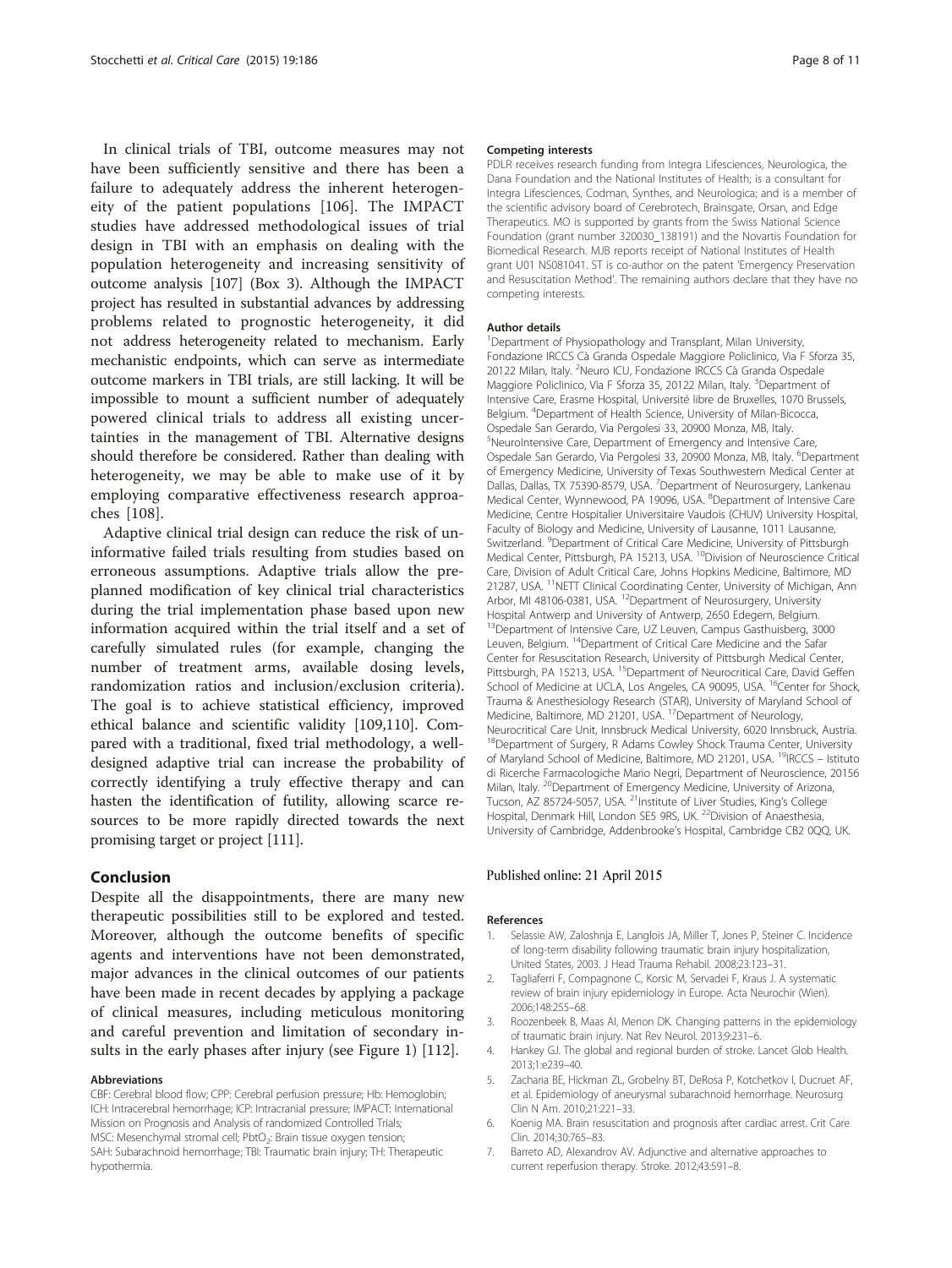- <span id="page-8-0"></span>8. The National Institute of Neurological Disorders and Stroke rt-PA Stroke Study Group. Tissue plasminogen activator for acute ischemic stroke. N Engl J Med. 1995;333:1581–7.
- Hacke W, Kaste M, Bluhmki E, Brozman M, Davalos A, Guidetti D, et al. Thrombolysis with alteplase 3 to 4.5 hours after acute ischemic stroke. N Engl J Med. 2008;359:1317–29.
- 10. Wardlaw JM, Murray V, Berge E, del Zoppo GJ. Thrombolysis for acute ischaemic stroke. Cochrane Database Syst Rev. 2014;7:CD000213.
- 11. Jauch EC, Saver JL, Adams Jr HP, Bruno A, Connors JJ, Demaerschalk BM, et al. Guidelines for the early management of patients with acute ischemic stroke: a guideline for healthcare professionals from the American Heart Association/American Stroke Association. Stroke. 2013;44:870–947.
- 12. Lansberg MG, Straka M, Kemp S, Mlynash M, Wechsler LR, Jovin TG, et al. MRI profile and response to endovascular reperfusion after stroke (DEFUSE 2): a prospective cohort study. Lancet Neurol. 2012;11:860–7.
- 13. Kidwell CS, Jahan R, Gornbein J, Alger JR, Nenov V, Ajani Z, et al. A trial of imaging selection and endovascular treatment for ischemic stroke. N Engl J Med. 2013;368:914–23.
- 14. Lee M, Hong KS, Saver JL. Efficacy of intra-arterial fibrinolysis for acute ischemic stroke: meta-analysis of randomized controlled trials. Stroke. 2010;41:932–7.
- 15. Broderick JP, Palesch YY, Demchuk AM, Yeatts SD, Khatri P, Hill MD, et al. Endovascular therapy after intravenous t-PA versus t-PA alone for stroke. N Engl J Med. 2013;368:893–903.
- 16. Ciccone A, Valvassori L, Nichelatti M, Sgoifo A, Ponzio M, Sterzi R, et al. Endovascular treatment for acute ischemic stroke. N Engl J Med. 2013;368:904–13.
- 17. Berkhemer OA, Fransen PS, Beumer D, van den Berg LA, Lingsma HF, Yoo AJ, et al. A randomized trial of intraarterial treatment for acute ischemic stroke. N Engl J Med. 2015;372:11–20.
- 18. Nelson KS, Brearley AM, Haines SJ. Evidence-based assessment of well-established interventions: the parachute and the epidural hematoma. Neurosurgery. 2014;75:552–9.
- 19. Bricolo AP, Pasut LM. Extradural hematoma: toward zero mortality. A prospective study. Neurosurgery. 1984;14:8–12.
- 20. Cooper DJ, Rosenfeld JV, Murray L, Arabi YM, Davies AR, D'Urso P, et al. Decompressive craniectomy in diffuse traumatic brain injury. N Engl J Med. 2011;364:1493–502.
- 21. Chesnut RM, Marshall LF, Klauber MR, Blunt BA, Baldwin N, Eisenberg HM, et al. The role of secondary brain injury in determining outcome from severe head injury. J Trauma. 1993;34:216–22.
- 22. McHugh GS, Engel DC, Butcher I, Steyerberg EW, Lu J, Mushkudiani N, et al. Prognostic value of secondary insults in traumatic brain injury: results from the IMPACT study. J Neurotrauma. 2007;24:287–93.
- 23. Franschman G, Peerdeman SM, Andriessen TM, Greuters S, Toor AE, Vos PE, et al. Effect of secondary prehospital risk factors on outcome in severe traumatic brain injury in the context of fast access to trauma care. J Trauma. 2011;71:826–32.
- 24. Brenner M, Stein D, Hu P, Kufera J, Wooford M, Scalea T. Association between early hyperoxia and worse outcomes after traumatic brain injury. Arch Surg. 2012;147:1042–6.
- 25. Bratton SL, Chestnut RM, Ghajar J, McConnell Hammond FF, Harris OA, Hartl R, et al. Guidelines for the management of severe traumatic brain injury. I. Blood pressure and oxygenation. J Neurotrauma. 2007;24 Suppl 1:S7-13.
- 26. Bulger EM, May S, Brasel KJ, Schreiber M, Kerby JD, Tisherman SA, et al. Out-of-hospital hypertonic resuscitation following severe traumatic brain injury: a randomized controlled trial. JAMA. 2010;304:1455–64.
- 27. Wang HE, Peitzman AB, Cassidy LD, Adelson PD, Yealy DM. Out-of-hospital endotracheal intubation and outcome after traumatic brain injury. Ann Emerg Med. 2004;44:439–50.
- 28. Bernard SA, Nguyen V, Cameron P, Masci K, Fitzgerald M, Cooper DJ, et al. Prehospital rapid sequence intubation improves functional outcome for patients with severe traumatic brain injury: a randomized controlled trial. Ann Surg. 2010;252:959–65.
- 29. Stein SC, Georgoff P, Meghan S, Mirza KL, El Falaky OM. Relationship of aggressive monitoring and treatment to improved outcomes in severe traumatic brain injury. J Neurosurg. 2010;112:1105–12.
- 30. Rangel-Castilla L, Gasco J, Nauta HJ, Okonkwo DO, Robertson CS. Cerebral pressure autoregulation in traumatic brain injury. Neurosurg Focus. 2008;25:E7.
- 31. Steiner LA, Czosnyka M, Piechnik SK, Smielewski P, Chatfield D, Menon DK, et al. Continuous monitoring of cerebrovascular pressure reactivity allows determination of optimal cerebral perfusion pressure in patients with traumatic brain injury. Crit Care Med. 2002;30:733–8.
- 32. LeRoux P. Haemoglobin management in acute brain injury. Curr Opin Crit Care. 2013;19:83–91.
- 33. Kramer AH, Zygun DA. Anemia and red blood cell transfusion in neurocritical care. Crit Care. 2009;13:R89.
- 34. Retter A, Wyncoll D, Pearse R, Carson D, McKechnie S, Stanworth S, et al. Guidelines on the management of anaemia and red cell transfusion in adult critically ill patients. Br J Haematol. 2013;160:445–64.
- 35. Hebert PC, Wells G, Blajchman MA, Marshall J, Martin C, Pagliarello G, et al. A multicenter, randomized, controlled clinical trial of transfusion requirements in critical care. Transfusion requirements in critical care investigators, Canadian critical care trials group. N Engl J Med. 1999;340:409–17.
- 36. Le Roux PD. Anemia and transfusion after subarachnoid hemorrhage. Neurocrit Care. 2011;15:342–53.
- 37. Robertson CS, Hannay HJ, Yamal JM, Gopinath S, Goodman JC, Tilley BC, et al. Effect of erythropoietin and transfusion threshold on neurological recovery after traumatic brain injury: a randomized clinical trial. JAMA. 2014;312:36–47.
- 38. Naidech AM, Shaibani A, Garg RK, Duran IM, Liebling SM, Bassin SL, et al. Prospective, randomized trial of higher goal hemoglobin after subarachnoid hemorrhage. Neurocrit Care. 2010;13:313–20.
- 39. Kumar MA, Boland TA, Baiou M, Moussouttas M, Herman JH, Bell RD, et al. Red blood cell transfusion increases the risk of thrombotic events in patients with subarachnoid hemorrhage. Neurocrit Care. 2014;20:84–90.
- 40. Oddo M, Levine JM, Kumar M, Iglesias K, Frangos S, Maloney-Wilensky E, et al. Anemia and brain oxygen after severe traumatic brain injury. Intensive Care Med. 2012;38:1497–504.
- 41. Sonneville R, Verdonk F, Rauturier C, Klein IF, Wolff M, Annane D, et al. Understanding brain dysfunction in sepsis. Ann Intensive Care. 2013;3:15.
- 42. Taccone FS, Scolletta S, Franchi F, Donadello K, Oddo M. Brain perfusion in sepsis. Curr Vasc Pharmacol. 2013;11:170–86.
- 43. Schramm P, Klein KU, Falkenberg L, Berres M, Closhen D, Werhahn KJ, et al. Impaired cerebrovascular autoregulation in patients with severe sepsis and sepsis-associated delirium. Crit Care. 2012;16:R181.
- 44. Hughes CG, Morandi A, Girard TD, Riedel B, Thompson JL, Shintani AK, et al. Association between endothelial dysfunction and acute brain dysfunction during critical illness. Anesthesiology. 2013;118:631–9.
- 45. Taccone FS, Su F, Pierrakos C, He X, James S, Dewitte O, et al. Cerebral microcirculation is impaired during sepsis: an experimental study. Crit Care. 2010;14:R140.
- 46. Bemeur C, Butterworth RF. Liver–brain proinflammatory signalling in acute liver failure: role in the pathogenesis of hepatic encephalopathy and brain edema. Metab Brain Dis. 2013;28:145–50.
- 47. Ytrebo LM, Kristiansen RG, Maehre H, Fuskevag OM, Kalstad T, Revhaug A, et al. L-ornithine phenylacetate attenuates increased arterial and extracellular brain ammonia and prevents intracranial hypertension in pigs with acute liver failure. Hepatology. 2009;50:165–74.
- 48. Jalan R, Olde Damink SW, Deutz NE, Davies NA, Garden OJ, Madhavan KK, et al. Moderate hypothermia prevents cerebral hyperemia and increase in intracranial pressure in patients undergoing liver transplantation for acute liver failure. Transplantation. 2003;75:2034–9.
- 49. Murphy N, Auzinger G, Bernel W, Wendon J. The effect of hypertonic sodium chloride on intracranial pressure in patients with acute liver failure. Hepatology. 2004;39:464–70.
- 50. Rossi S, Zanier ER, Mauri I, Columbo A, Stocchetti N. Brain temperature, body core temperature, and intracranial pressure in acute cerebral damage. J Neurol Neurosurg Psychiatry. 2001;71:448–54.
- 51. Polderman KH. Induced hypothermia and fever control for prevention and treatment of neurological injuries. Lancet. 2008;371:1955–69.
- 52. Polderman KH. Mechanisms of action, physiological effects, and complications of hypothermia. Crit Care Med. 2009;37:S186–202.
- 53. Yenari MA, Han HS. Neuroprotective mechanisms of hypothermia in brain ischaemia. Nat Rev Neurosci. 2012;13:267–78.
- 54. Nielsen N, Wetterslev J, Cronberg T, Erlinge D, Gasche Y, Hassager C, et al. Targeted temperature management at 33 degrees C versus 36 degrees C after cardiac arrest. N Engl J Med. 2013;369:2197–206.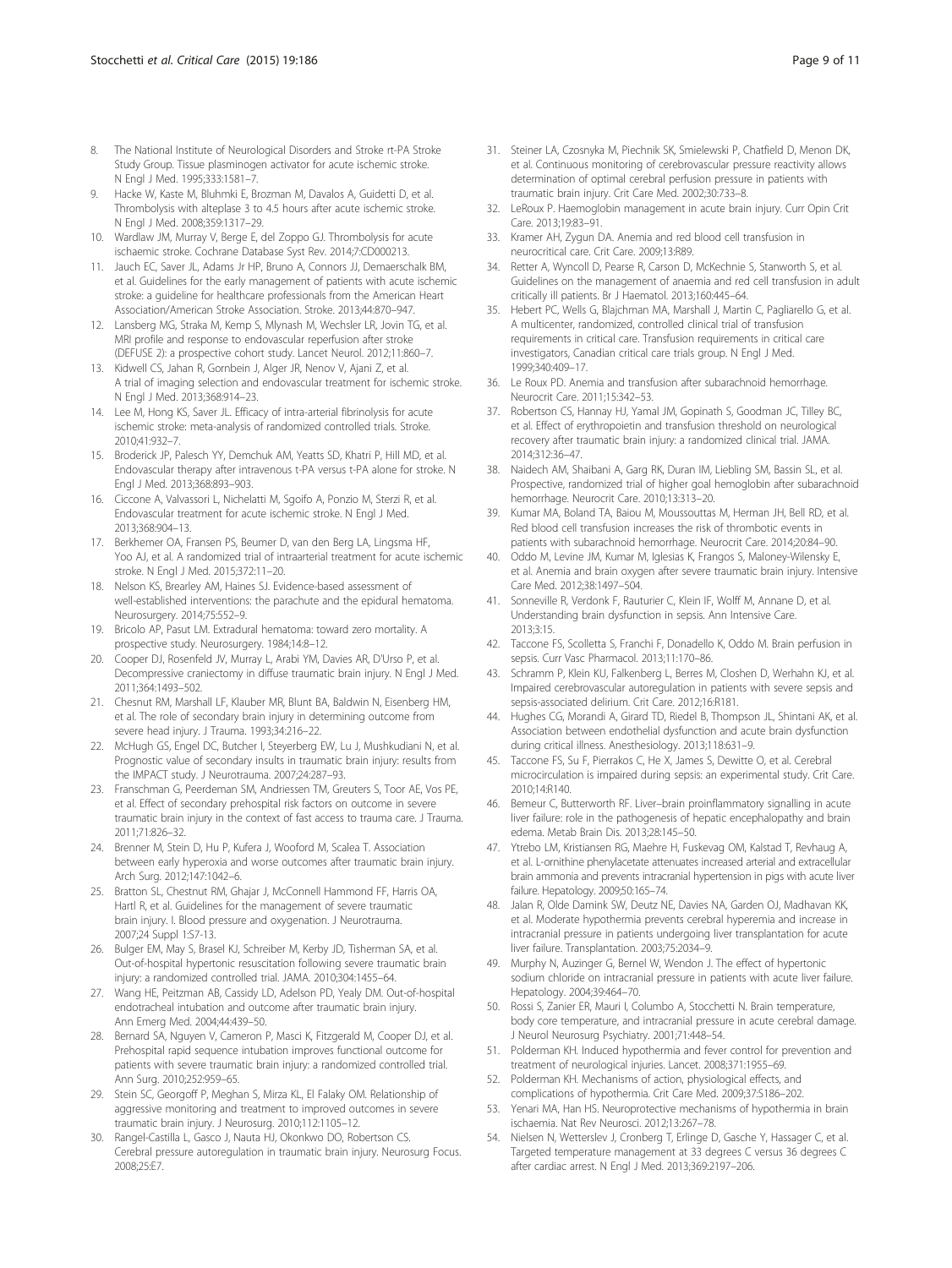- <span id="page-9-0"></span>55. Varon J, Polderman K. Targeted temperature management after cardiac arrest. N Engl J Med. 2014;370:1358–9.
- 56. Wu X, Drabek T, Kochanek PM, Henchir J, Stezoski SW, Stezoski J, et al. Induction of profound hypothermia for emergency preservation and resuscitation allows intact survival after cardiac arrest resulting from prolonged lethal hemorrhage and trauma in dogs. Circulation. 2006;113:1974–82.
- 57. Wu X, Drabek T, Tisherman SA, Henchir J, Stezoski SW, Culver S, et al. Emergency preservation and resuscitation with profound hypothermia, oxygen, and glucose allows reliable neurological recovery after 3 h of cardiac arrest from rapid exsanguination in dogs. J Cereb Blood Flow Metab. 2008;28:302–11.
- 58. Lo EH. A new penumbra: transitioning from injury into repair after stroke. Nat Med. 2008;14:497–500.
- 59. Laroni A, Novi G, de Kerlero RN, Uccelli A. Towards clinical application of mesenchymal stem cells for treatment of neurological diseases of the central nervous system. J Neuroimmune Pharmacol. 2013;8:1062–76.
- 60. Phinney DG, Sensebe L. Mesenchymal stromal cells: misconceptions and evolving concepts. Cytotherapy. 2013;15:140–5.
- 61. Zanier ER, Pischiutta F, Riganti L, Marchesi F, Turola E, Fumagalli S, et al. Bone marrow mesenchymal stromal cells drive protective m2 microglia polarization after brain trauma. Neurotherapeutics. 2014;11:679–95.
- 62. Zanier ER, Montinaro M, Vigano M, Villa P, Fumagalli S, Pischiutta F, et al. Human umbilical cord blood mesenchymal stem cells protect mice brain after trauma. Crit Care Med. 2011;39:2501–10.
- 63. Murry CE, Jennings RB, Reimer KA. Preconditioning with ischemia: a delay of lethal cell injury in ischemic myocardium. Circulation. 1986;74:1124–36.
- 64. Kharbanda RK, Nielsen TT, Redington AN. Translation of remote ischaemic preconditioning into clinical practice. Lancet. 2009;374:1557–65.
- 65. Kharbanda RK, Mortensen UM, White PA, Kristiansen SB, Schmidt MR, Hoschtitzky JA, et al. Transient limb ischemia induces remote ischemic preconditioning in vivo. Circulation. 2002;106:2881–3.
- 66. Hougaard KD, Hjort N, Zeidler D, Sorensen L, Norgaard A, Hansen TM, et al. Remote ischemic perconditioning as an adjunct therapy to thrombolysis in patients with acute ischemic stroke: a randomized trial. Stroke. 2014;45:159–67.
- 67. Meng R, Asmaro K, Meng L, Liu Y, Ma C, Xi C, et al. Upper limb ischemic preconditioning prevents recurrent stroke in intracranial arterial stenosis. Neurology. 2012;79:1853–61.
- 68. McAuliffe JJ, Joseph B, Vorhees CV. Isoflurane-delayed preconditioning reduces immediate mortality and improves striatal function in adult mice after neonatal hypoxia-ischemia. Anesth Analg. 2007;104:1066–77.
- 69. Segal N, Matsuura T, Caldwell E, Sarraf M, McKnite S, Zviman M, et al. Ischemic postconditioning at the initiation of cardiopulmonary resuscitation facilitates functional cardiac and cerebral recovery after prolonged untreated ventricular fibrillation. Resuscitation. 2012;83:1397–403.
- 70. Villa F, Iacca C, Molinari AF, Giussani C, Aletti G, Pesenti A, et al. Inhalation versus endovenous sedation in subarachnoid hemorrhage patients: effects on regional cerebral blood flow. Crit Care Med. 2012;40:2797–804.
- 71. Bosel J, Purrucker JC, Nowak F, Renzland J, Schiller P, Perez EB, et al. Volatile isoflurane sedation in cerebrovascular intensive care patients using AnaConDa(®): effects on cerebral oxygenation, circulation, and pressure. Intensive Care Med. 2012;38:1955–64.
- 72. Smith D, Pernet A, Hallett WA, Bingham E, Marsden PK, Amiel SA. Lactate: a preferred fuel for human brain metabolism in vivo. J Cereb Blood Flow Metab. 2003;23:658–64.
- 73. Maran A, Cranston I, Lomas J, Macdonald I, Amiel SA. Protection by lactate of cerebral function during hypoglycaemia. Lancet. 1994;343:16–20.
- 74. Berthet C, Castillo X, Magistretti PJ, Hirt L. New evidence of neuroprotection by lactate after transient focal cerebral ischaemia: extended benefit after intracerebroventricular injection and efficacy of intravenous administration. Cerebrovasc Dis. 2012;34:329–35.
- 75. Moxon-Lester L, Sinclair K, Burke C, Cowin GJ, Rose SE, Colditz P. Increased cerebral lactate during hypoxia may be neuroprotective in newborn piglets with intrauterine growth restriction. Brain Res. 2007;1179:79–88.
- 76. Herzog RI, Jiang L, Herman P, Zhao C, Sanganahalli BG, Mason GF, et al. Lactate preserves neuronal metabolism and function following antecedent recurrent hypoglycemia. J Clin Invest. 2013;123:1988–98.
- 77. Rice AC, Zsoldos R, Chen T, Wilson MS, Alessandri B, Hamm RJ, et al. Lactate administration attenuates cognitive deficits following traumatic brain injury. Brain Res. 2002;928:156–9.
- 78. Bouzat P, Sala N, Suys T, Zerlauth JB, Marques-Vidal P, Feihl F, et al. Cerebral metabolic effects of exogenous lactate supplementation on the injured human brain. Intensive Care Med. 2014;40:412–21.
- 79. Ichai C, Payen JF, Orban JC, Quintard H, Roth H, Legrand R, et al. Half-molar sodium lactate infusion to prevent intracranial hypertensive episodes in severe traumatic brain injured patients: a randomized controlled trial. Intensive Care Med. 2013;39:1413–22.
- 80. Patel SP, Sullivan PG, Lyttle TS, Magnuson DS, Rabchevsky AG. Acetyl-L-carnitine treatment following spinal cord injury improves mitochondrial function correlated with remarkable tissue sparing and functional recovery. Neuroscience. 2012;210:296–307.
- 81. White H, Venkatesh B, Jones M, Worrall S. Chuah T. Ordonez J. Fffect of a hypertonic balanced ketone solution on plasma, CSF and brain beta-hydroxybutyrate levels and acid–base status. Intensive Care Med. 2013;39:727–33.
- 82. Gatson JW, Warren V, AbdelFattah K, Wolf S, Hynan LS, Moore C, et al. Detection of beta-amyloid oligomers as a predictor of neurological outcome after brain injury. J Neurosurg. 2013;118:1336–42.
- 83. Pepe PE, Wigginton JG, Gatson JW, Simpkins JW, Maass DL, AbdelFattah K, et al. Single dose estrogen infusion can amplify brain levels of sonic hedgehog (SHH), a signal protein for neuro stem cells and repair following the indirect brain injury resulting after severe torso burns [abstract]. Crit Care. 2013;17 Suppl 2:P287.
- 84. Simpkins JW, Yi KD, Yang SH, Dykens JA. Mitochondrial mechanisms of estrogen neuroprotection. Biochim Biophys Acta. 2010;1800:1113–20.
- 85. Sayeed I, Stein DG. Progesterone as a neuroprotective factor in traumatic and ischemic brain injury. Prog Brain Res. 2009;175:219–37.
- 86. Wright DW, Yeatts SD, Silbergleit R, Palesch YY, Hertzberg VS, Frankel M, et al. Very early administration of progesterone for acute traumatic brain injury. N Engl J Med. 2014;371:2457–66.
- 87. Skolnick BE, Maas AI, Narayan RK, van der Hoop RG, MacAllister T, Ward JD, et al. A clinical trial of progesterone for severe traumatic brain injury. N Engl J Med. 2014;371:2467–76.
- 88. Lambertsen CJ, Dough RH, Cooper DJ, Emmel GL, Loeschcke HH, Schmidt CF. Oxygen toxicity: effects in man of oxygen inhalation at 1 and 3.5 atmospheres upon blood gas transport, cerebral circulation and cerebral metabolism. J Appl Physiol. 1953;5:471–86.
- 89. Rincon F, Kang J, Maltenfort M, Vibbert M, Urtecho J, Athar MK, et al. Association between hyperoxia and mortality after stroke: a multicenter cohort study. Crit Care Med. 2014;42:387–96.
- 90. Kilgannon JH, Jones AE, Shapiro NI, Angelos MG, Milcarek B, Hunter K, et al. Association between arterial hyperoxia following resuscitation from cardiac arrest and in-hospital mortality. JAMA. 2010;303:2165–71.
- 91. Rincon F, Kang J, Vibbert M, Urtecho J, Athar MK, Jallo J. Significance of arterial hyperoxia and relationship with case fatality in traumatic brain injury: a multicentre cohort study. J Neurol Neurosurg Psychiatry. 2014;85:799–805.
- 92. Rockswold SB, Rockswold GL, Zaun DA, Zhang X, Cerra CE, Bergman TA, et al. A prospective, randomized clinical trial to compare the effect of hyperbaric to normobaric hyperoxia on cerebral metabolism, intracranial pressure, and oxygen toxicity in severe traumatic brain injury. J Neurosurg. 2010;112:1080–94.
- 93. Tolias CM, Reinert M, Seiler R, Gilman C, Scharf A, Bullock MR. Normobaric hyperoxia-induced improvement in cerebral metabolism and reduction in intracranial pressure in patients with severe head injury: a prospective historical cohort-matched study. J Neurosurg. 2004;101:435–44.
- Nortje J, Coles JP, Timofeev I, Fryer TD, Aigbirhio FI, Smielewski P, et al. Effect of hyperoxia on regional oxygenation and metabolism after severe traumatic brain injury: preliminary findings. Crit Care Med. 2008;36:273–81.
- 95. Diringer MN, Aiyagari V, Zazulia AR, Videen TO, Powers WJ. Effect of hyperoxia on cerebral metabolic rate for oxygen measured using positron emission tomography in patients with acute severe head injury. J Neurosurg. 2007;106:526–9.
- 96. Quintard H, Patet C, Suys T, Marques-Vidal P, Oddo M. Normobaric hyperoxia is associated with increased cerebral excitotoxicity after severe traumatic brain injury Neurocrit Care Epub ahead of print. 2014. doi:10.1007/s12028-014-0062-0.
- 97. Vilalta A, Sahuquillo J, Merino MA, Poca MA, Garnacho A, Martinez-Valverde T, et al. Normobaric hyperoxia in traumatic brain injury: does brain metabolic state influence the response to hyperoxic challenge? J Neurotrauma. 2011;28:1139–48.